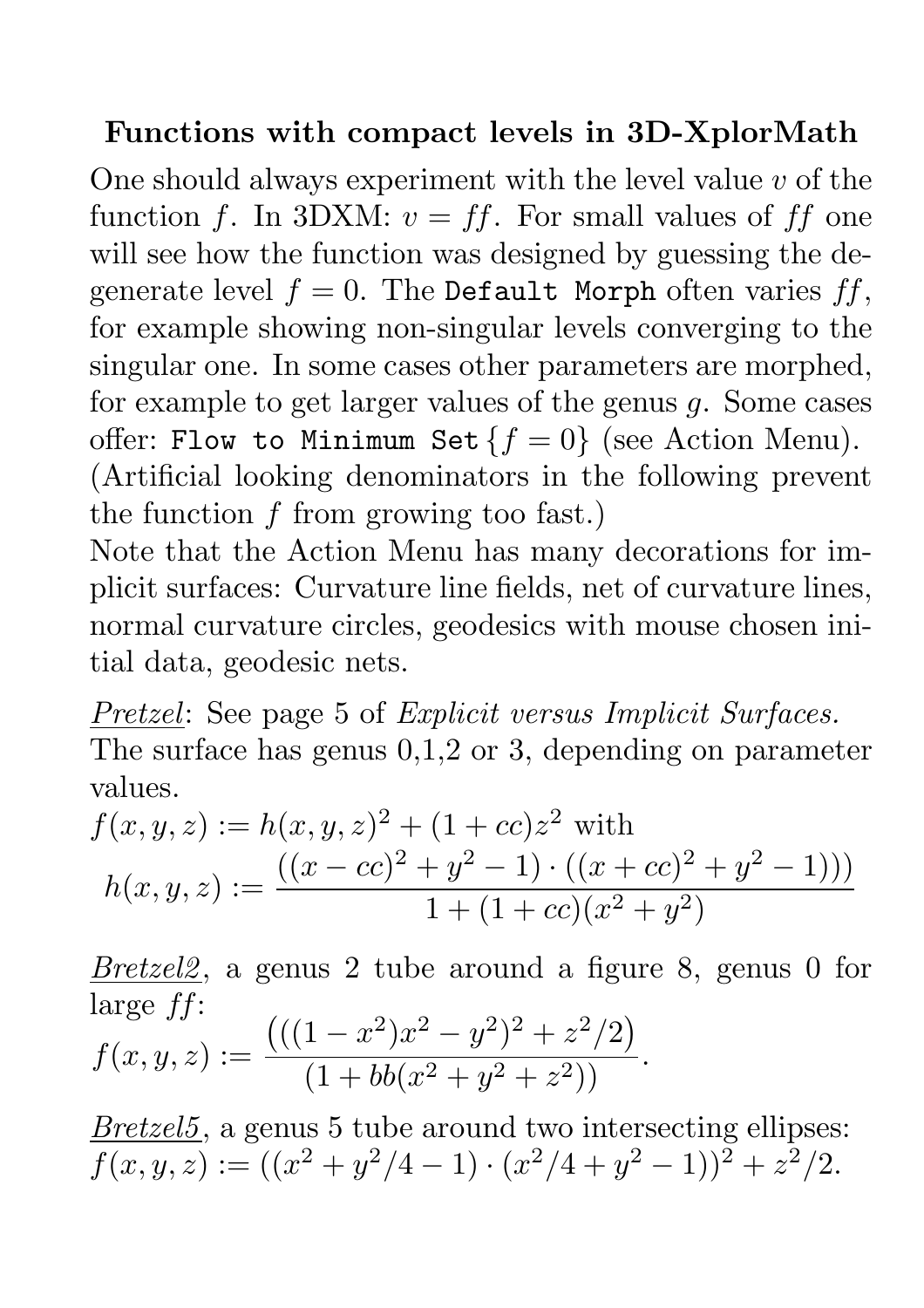*Pilz*, a genus 3 tube around circle and orthogonal ellipse:  $f(x, y, z) :=$  $((x^{2}+y^{2}-1)^{2}+(z-0.5)^{2})\cdot(y^{2}/aa^{2}+(z+cc)^{2}-1)^{2}+x^{2})$  $-dd^{2}(1 + bb(z - 0.5)^{2}).$ Default Morph: $0.03 \leq cc \leq 0.83$ .

*Orthocircles*, a genus 5 tube around three intersecting orthogonal circles ( $aa = 1$ ,  $ff = 0.05$ ) or a tube around three Borromean ellipses  $(aa = 2.3, ff = 0.2)$  – choose in the Action Menu.

$$
f(x, y, z) :=
$$
  
\n
$$
((x^{2}/aa + y^{2} - 1)^{2} + z^{2}) \cdot ((y^{2}/aa + z^{2} - 1)^{2} + x^{2}) \cdot
$$
  
\n
$$
((z^{2}/aa + x^{2} - 1)^{2} + y^{2}).
$$

Use: Flow to Minimum Set  $\{f = 0\}$  (from Action Menu).

*DecoCube*, tube around six circles of radius *cc* on the faces of a cube. Genus 5,13,17, depending on *cc, ff*:

 $f(x, y, z) := ((x^2 + y^2 - cc^2)^2 + (z^2 - 1)^2)$  $((y^2 + z^2 - cc^2)^2 + (x^2 - 1)^2) \cdot ((z^2 + x^2 - cc^2)^2 + (y^2 - 1)^2).$ Default Morph:  $ff = 0.02, 0.25 \leq cc \leq 1.3$ .

Use: Flow to Minimum Set  $\{f = 0\}$  (from Action Menu).

*DecoTetrahedron* has as its minimum set four circles on the faces of a tetrahedron. The formula is similar but more complicated than the previous one. *cc* changes the radius of the circles, *bb* changes their distance from the origin, *ff* selects the level. Use: Flow to Minimum Set to see the circles used for the current image.

The Default Morph changes *cc* and with it the genus.